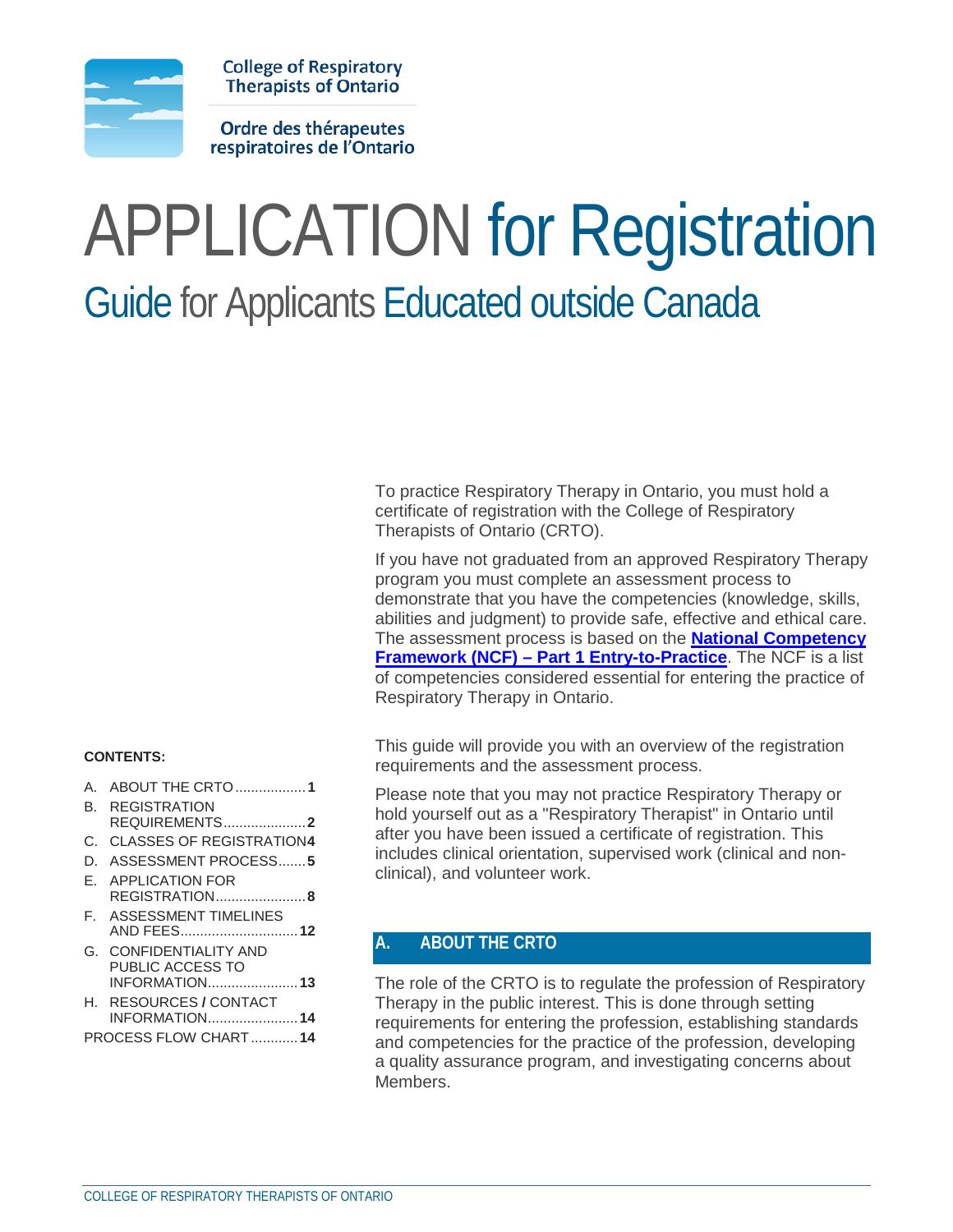# <span id="page-1-0"></span>**B. REGISTRATION REQUIREMENTS**

To obtain a Certificate of Registration with the CRTO, an applicant for registration is required to meet the following registration requirements:

### **Education requirement**

An applicant for registration must:

- a. Have graduated from an approved Respiratory Therapy program (a list of the approved programs is posted on the **CRTO website**); or
- b. **have,**
	- **(i) successfully completed a program offered outside Canada either in respiratory therapy or in a closely related field that is acceptable to the Registration Committee, along with any additional education that is required by the Registration Committee, and**
	- **(ii) demonstrated through an assessment process acceptable to the Registration Committee that he or she has knowledge, skills and judgment equivalent to those of a person who has successfully completed a program referred to in clause (a).**

**Section D** of this guide explains the CRTO assessment process.

The education requirement is non-exemptible<sup>[1](#page-1-1)</sup>.

### **Examination requirement**

An applicant for a General Certificate of Registration must have successfully completed the **Canadian Board for Respiratory Care** (CBRC) national certification examination.

**NOTE:** Prior to completing the approved examination, an applicant may be granted a Graduate Certificate of Registration.

The examination requirement is non-exemptible<sup>2</sup>.

To be eligible to write the CBRC exam, applicants must first meet the education requirement (see above).

## **Language proficiency requirement**

An applicant for registration must be able to communicate effectively in English or French in a health care environment. Where the applicant's first language is not English or French **and** their relevant health care instruction was not in English or French, the applicant must demonstrate fluency in either language by submitting test scores of an accepted language proficiency test. For more information see Page 8.

<span id="page-1-1"></span> $\overline{a}$ 

<sup>1, 2.</sup> Applies, with no exceptions, to all applicants for registration who do not currently hold a certificate of registration as a Respiratory Therapist in another Canadian jurisdiction.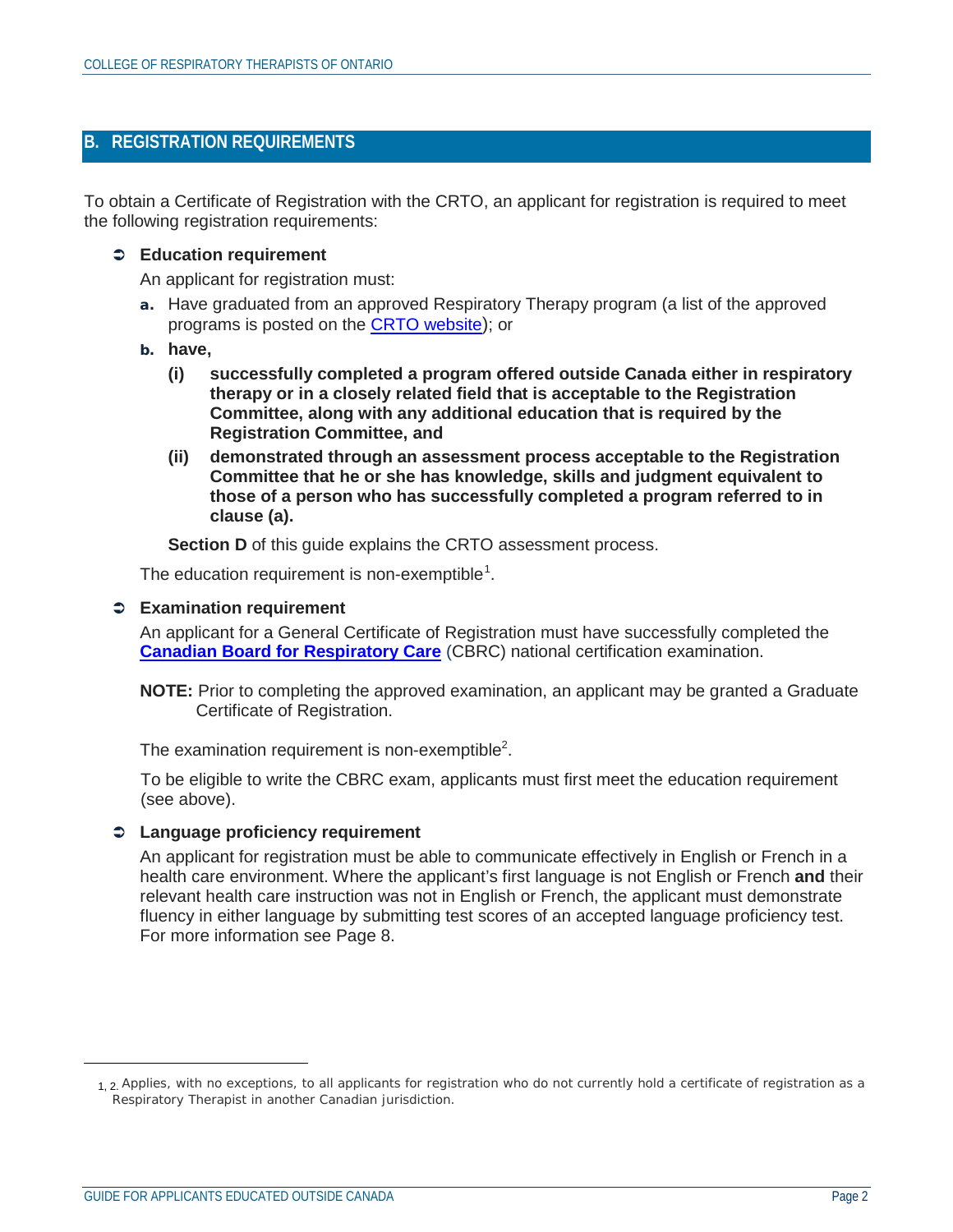### **Eligibility to work in Canada**

An applicant for registration must be a Canadian citizen or a permanent resident of Canada or be authorized under the *Immigration and Refugee Protection Act* (Canada) to engage in the practice of Respiratory Therapy. Once registered, it is the Member's responsibility to ensure he or she is eligible to work in Canada at all times.

### **Currency requirement**

An applicant for registration must meet the **two-year** currency requirement. That is, the applicant must have met the education requirement within the **two years** immediately preceding the application for registration unless the applicant was practising Respiratory Therapy within that two-year period. For more information please see the Currency Policy posted on the CRTO website.

### **Conduct and Suitability to Practice**

An applicant for a certificate of registration of any class must:

- 1. fully disclose details of any **criminal offence** of which the applicant has been found guilty, including any offence under the *Controlled Drugs and Substances Act* (Canada) or the *Food and Drugs Act* (Canada).
- 2. fully disclose details of every **professional misconduct, incompetence, incapacity** or other similar proceeding that he or she is the subject of and that relates to his or her registration or licensure in Ontario in another profession or in another jurisdiction in respiratory therapy or another profession.
- 3. fully disclose details of every **finding of professional misconduct, incompetence, incapacity** or other similar finding that he or she previously has been the subject of while registered or licensed in Ontario in another profession or in another jurisdiction in respiratory therapy or another profession.
- 4. In addition, the applicant must satisfy the CRTO that his or her past and present conduct afford reasonable grounds for belief that the applicant,
	- i. is mentally competent to practise respiratory therapy,
	- ii. will practise respiratory therapy with decency, integrity and honesty and in accordance with the law, and
	- iii. will display an appropriately professional attitude.

Applicants who do not meet these registration requirements will be referred to the Registration Committee for consideration.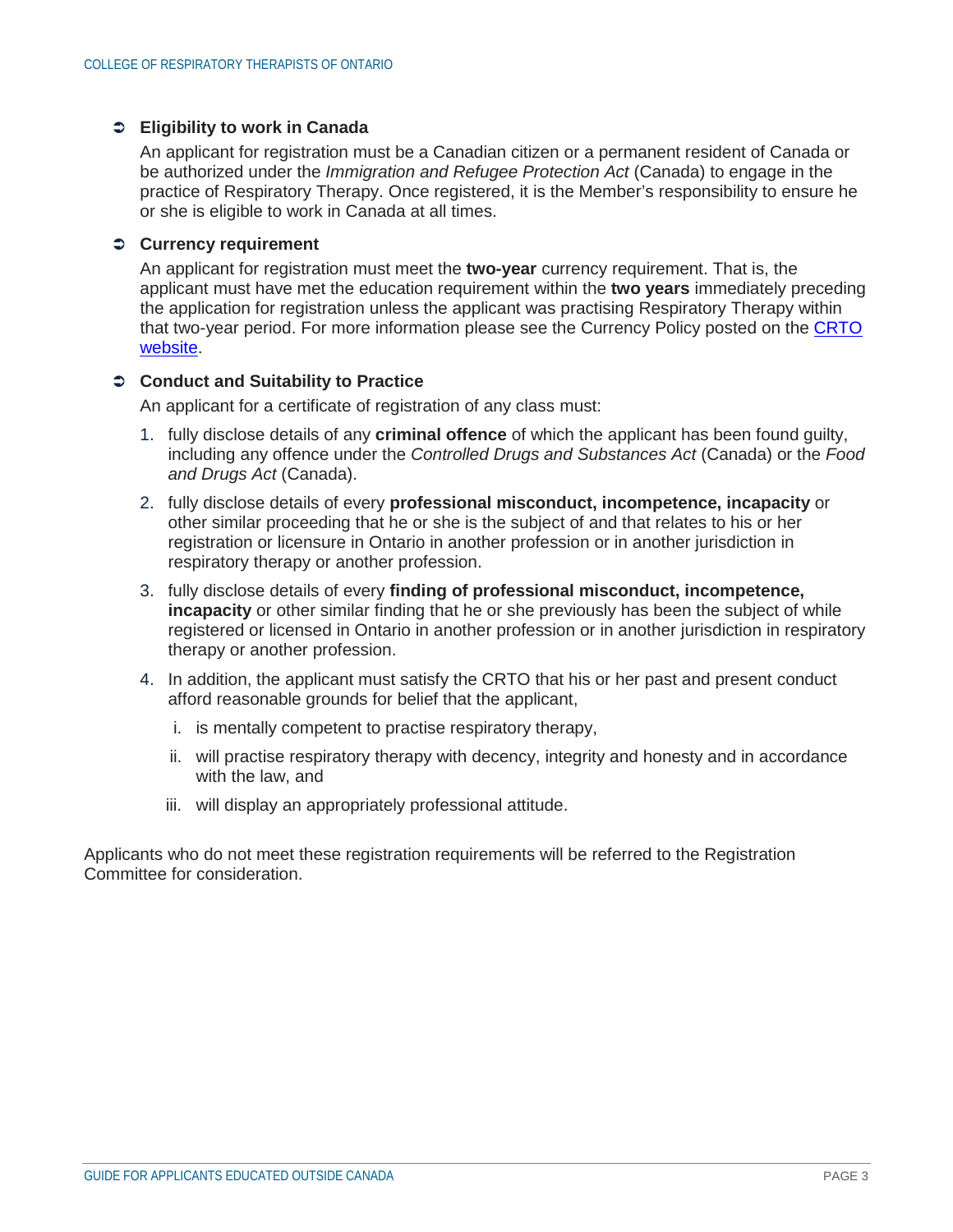# <span id="page-3-0"></span>**C. CLASSES OF REGISTRATION**

**Graduate Class:** A Graduate Certificate of Registration is issued to an individual who meets the education requirement of the CRTO (e.g. has successfully completed an educational program approved by the CRTO), but has not yet successfully completed the CBRC examination. This is a temporary class of registration and is automatically revoked after 18 months.

The following conditions apply to a Graduate Certificate of Registration:

The (Graduate) member shall,

- 1. at the first reasonable opportunity, advise every employer of any terms, conditions and limitations that apply to the member's graduate certificate of registration if their employment is in the field of Respiratory Therapy;
- 2. only perform a controlled act that is authorized to the profession if it is performed under the general supervision of a member of a College within the meaning of the Regulated Health Professions Act, 1991 who, the member holding the graduate certificate has reasonable grounds to believe, is authorized to perform the controlled act and is competent to do so and who is available to be personally present at the site where the authorized act is performed on ten minutes notice;
- 3. not delegate a controlled act;
- 4. not perform advanced prescribed procedures below the dermis;
- 5. not perform authorized act #5 "administering a prescribed substance by inhalation"; and
- 6. not perform a tracheostomy tube change for a stoma that is less than 24 hours old.

A graduate certificate is deemed to have been revoked 18 months after its initial date of issue.

**General Class**: A General Certificate of Registration is issued to an individual who meets the education requirement of the CRTO (e.g. has successfully completed an educational program approved by the CRTO), and has successfully completed the CBRC examination.

#### **Labour Mobility**

Under the Ontario labour mobility legislation a person registered in a regulated jurisdiction (Alberta, Saskatchewan, Manitoba, Quebec, New Brunswick, Nova Scotia and Newfoundland and Labrador) may be registered in Ontario without any additional reassessment or restrictions. To do so, the applicant must:

- complete the Application for Registration, and pay all applicable fee(s);
- provide a registration verification or other evidence that the applicant is in good standing as a respiratory therapist in every jurisdiction where the applicant holds an out-of-province certificate; and
- provide proof that he or she has practised the profession there within the past two years.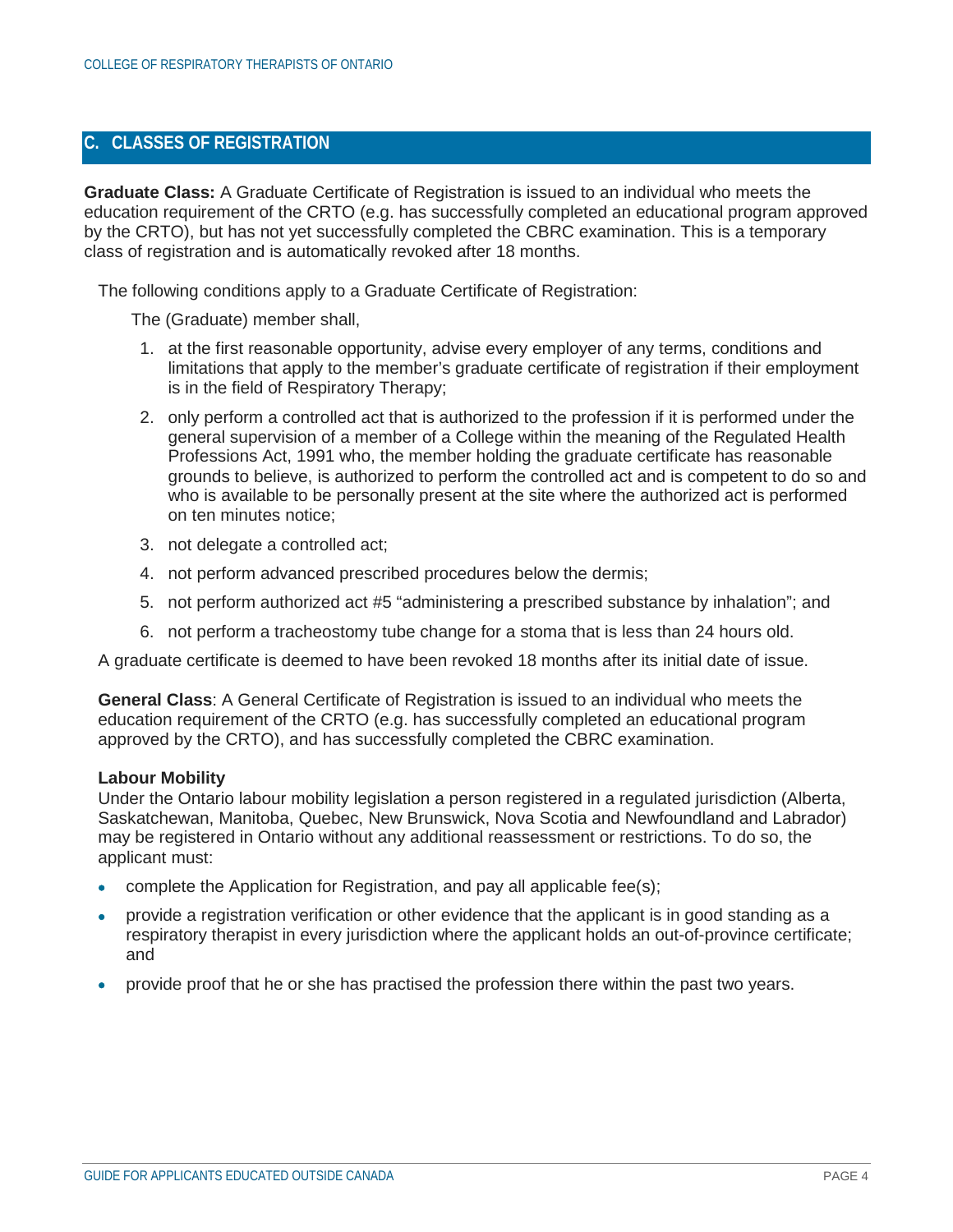# <span id="page-4-0"></span>**D. ASSESSMENT PROCESS**

Applicants who have not graduated from an approved program must undergo an assessment of their education, knowledge and skills. Any person wishing to undertake the assessment must first submit the following:

- $\checkmark$  Online application for registration and the \$75.00 application fee (online Visa or MasterCard transaction);
- $\checkmark$  Credential evaluation report (see iii below);
- $\checkmark$  Proof of Canadian citizenship, permanent residency status or a valid work permit;
- $\checkmark$  Proof of Language Proficiency (if applicable, for more information see page 8);
- $\checkmark$  Employment Verification (if applicable, for more information see page 9);
- $\checkmark$  Registration Verification (if applicable, for more information see page 9).

#### **Stages in the assessment process:**

- **I.** Self-Assessment Readiness Tool™ (SART). The SART is designed to help internationally educated healthcare professionals understand the respiratory therapy profession in Canada. It describes what respiratory therapists in Canada are expected to know and do. The SART does not provide any evidence or assurance that you will obtain employment as a Respiratory Therapist in Canada. There is no direct link between the completion of the SART and the CRTO's assessment process; however, the tool will help you assess your skills based on Respiratory Therapist competency guidelines and to identify possible pathways. The SART is offered at no charge, and the information you provide while completing the self-assessment will not be shared with the CRTO.
- **II. Application for Registration** To begin the application process you will be required to complete the online application for registration and pay the \$75.00 application fee (online Visa or MasterCard transaction). The application will provide us with your contact information and give us a general idea of your education and work experience. Processing of the Application for Registration form may take up to four weeks. For detailed information about the application form see section E.
- **III. Credential Evaluation and Authentication** As part of the application process you will be required to have your academic qualifications verified by **World Education Services** (WES Canada). Please ensure that the required documentation from your educational program has been submitted directly to WES. WES will attest to the authenticity of the documents reviewed and prepare **a course-by-course evaluation report** as required by the CRTO. WES will send the evaluation report to you and to the CRTO. To have your academic qualifications evaluated by WES, contact WES at www.wes.org/ca. Please note that you are responsible for the cost of the report and will be charged directly by WES for its services.
- **IV. Application Review and Assessment Fee** CRTO Staff will review your submission to ensure that it meets the requirements to proceed with the assessment. If so, you will be referred to the assessment process and will be required to submit a **\$500.00 assessment fee** which will cover the Education Review and the Interview (see below).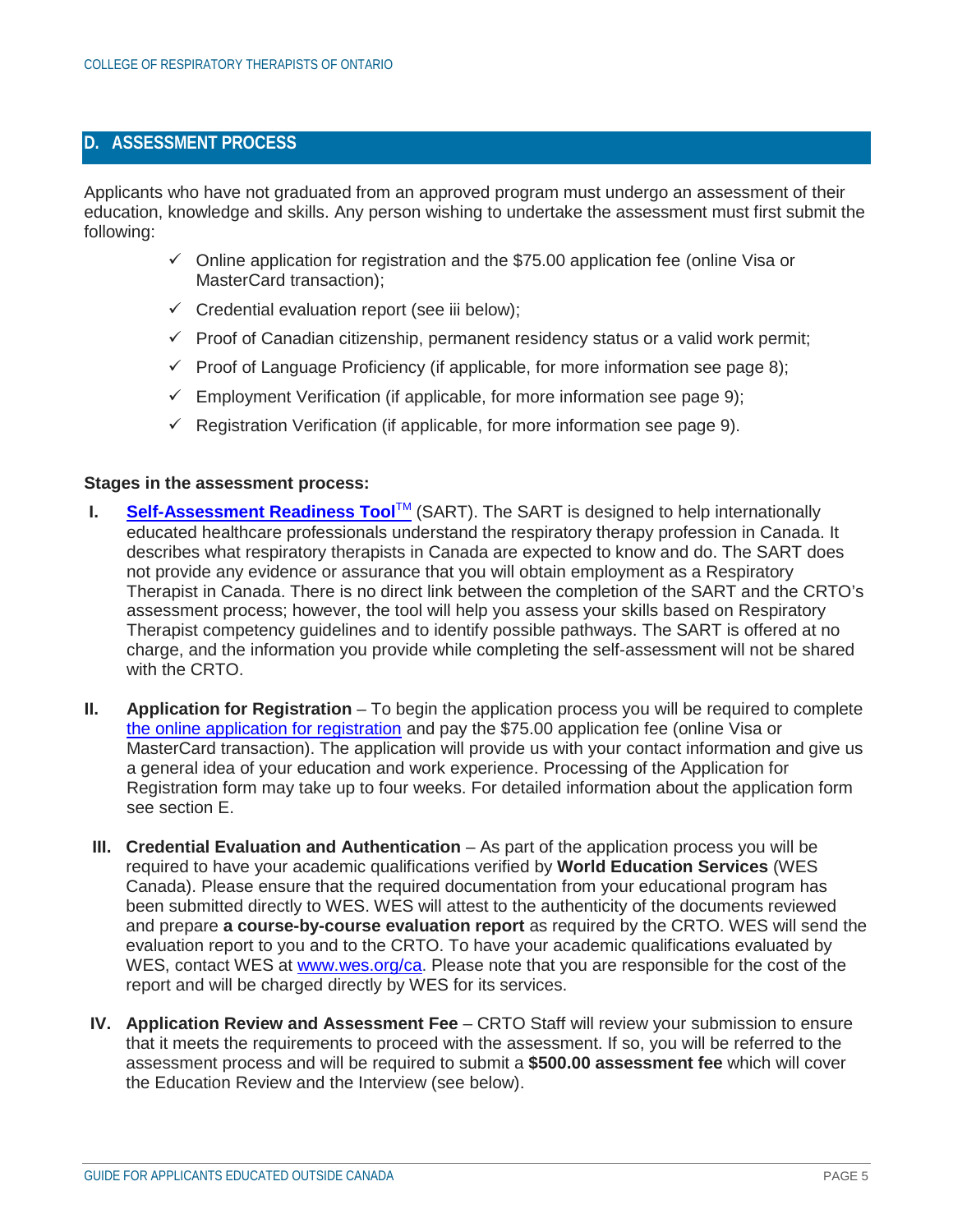**V. Educational Review** – The CRTO receives applications for registration from graduates of Canadian RT programs and from applicants who graduated outside of Canada. To be eligible for registration, all applicants must meet the education requirement. Canadian RT programs are accredited by Accreditation Canada. The accreditation process ensures that these programs prepare graduates to enter the profession with the required entry-to-practice competencies.

Our internationally trained applicants come from a variety of educational backgrounds. For example, there are wide variations in the didactic and clinical training received at different educational institutions around the world. For these reasons, the CRTO needs to review the content of each program to determine whether the program covered the entry-to-practice competencies.

As part of the education program review, you will be asked to complete the Education Program Review Worksheet and submit the form to the CRTO office together with supporting documentation. To complete this worksheet you will need to review your curriculum and provide course reference(s) to demonstrate that each specific area was covered in the program. You may need to contact your school to obtain copies of supporting documentation (e.g., course outlines, and details of clinical placements). To do so, please use the Document Request Form posted on the CRTO website.

**VI. Structured Interview** – The structured interview is used to compare applicants' knowledge, skills and experience, acquired through both education and employment, against the competencies listed in the NCF. The interviews are administered at the CRTO office by two trained interviewers who have broad experience and expertise in the practice of Respiratory Therapy in Ontario.

The interview questions have been designed to focus on applicants' actual, real-life experiences. An example of the type of question that may be asked is as follows: "Describe a recent experience involving a specific patient when you needed to adjust the ventilator parameters in order to correct the arterial blood gases".

- **VII. Feedback** After the interview, applicants receive summary comments on their assessment results up to that point, and are then required to meet with CRTO staff to review their interim assessment report and to discuss next steps in the assessment process. This feedback will help applicants determine their next steps (e.g., to proceed with the next phase of assessment, or to exit or withdraw from the assessment and to consider alternatives to proceeding with the assessment).
- **VIII. Clinical Skills Assessment (CSA)** At this stage in the assessment process, applicants are asked to demonstrate their clinical skills in a simulated environment (i.e., clinical environment that mimics real-world practice, for example, an operating room, intensive care unit). The CSA consists of a series of simulated clinical scenarios, each designed to measure whether applicants can demonstrate specific clinical competencies at an entry-to-practice level. Applicants are also assessed on their communication skills, professionalism, clinical problem solving and health and safety.

The CSAs are conducted on an as-needed basis at a CRTO approved simulation facility in Toronto. The fee for the CSA is listed on the Schedule of Fees. The CSA is available in English only. For detailed information about the CSA please see the CSA Guide posted on the CRTO website.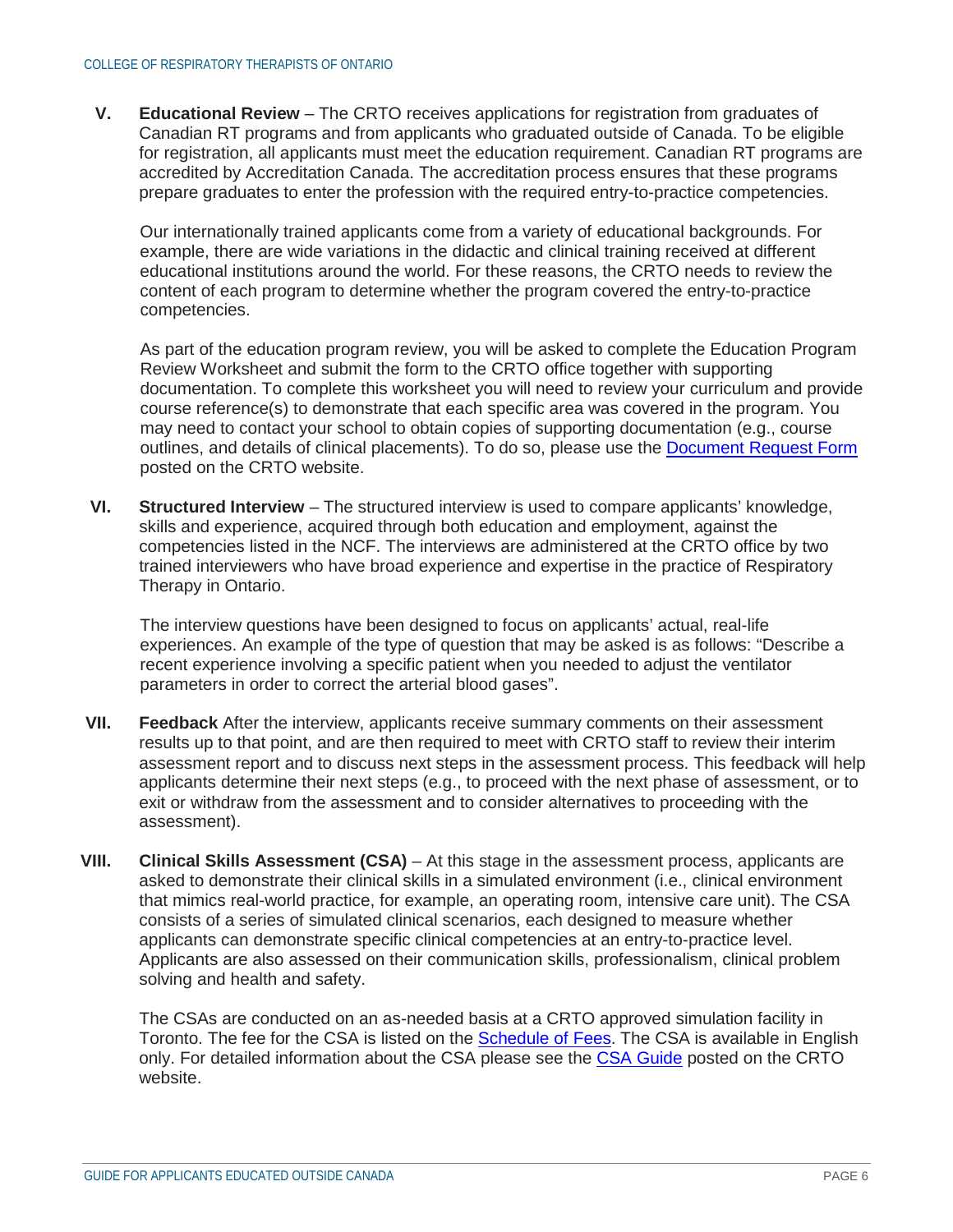- **IX. Registration Committee Referral** Upon completion of the assessment process, the application will be referred to a Panel of the Registration Committee for consideration. The Panel will review a comprehensive assessment report prepared by staff. The report will incorporate the results of the educational review, structured interview and the clinical skills assessment. Following the review, the Panel may:
	- Direct that a certificate of registration be issued;
	- Direct that a certificate of registration be issued with terms, conditions & limitations;
	- Direct that a certificate of registration be issued upon successful completion of additional training approved by the Panel; or
	- Refuse to issue a certificate of registration.

A copy of the decision will be forwarded to the applicant.

### **X. Appeals**

- **Specific Assessment Results Appeals** Applicants receive two reports during the assessment process:
	- 1. Interim Report provided to applicants after both the educational review and the structured interview have been completed. The report lists the assessment results up to that point in the assessment.
	- 2. Clinical Skills Assessment Gap Report provided to applicants after the Clinical Skills Assessment stage. The report lists those competency areas where applicants scored below the minimum entry-to-practice standard.

Applicants who believe that the assessment results for any portion of the process are inaccurate may request an appeal. To do so applicants must complete and submit the Appeal Template. The request for appeal must be submitted within 30 days of receipt of the Interim Report or the CSA Gap report. With the Appeal Template applicants must include a detailed description of the issues on which the applicant is basing his/her appeal. In addition, the request for appeal must include the \$250.00 appeal fee. The fee is refundable if the appeal is resolved in the applicant's favour.

The requests for appeal will be reviewed by an independent Appeal Panel. The panel will consist of at least two subject matter experts who were not part of the applicant's assessment, and if required CRTO staff with expertise in entry to practice competencies for respiratory therapy. Applicants will be notified of the outcome of their appeal within 30 days of the appeal deadline. The Appeal Panel's decision is final.

• **Appeals of the Registration Committee Decisions** - If at the end of the process, the applicant disagrees with the Registration Committee's decision he or she may appeal that decision to the Health Professions Appeal and Review Board (HPARB), which is an independent review Board established under the *Regulated Health Professions Act* (RHPA). Information about how to submit an appeal to HPARB is provided to applicants when the Registration Committee issues its decision.

**NOTE REGARDING BRIDGING OPTIONS:** The Pathways (previously available under the Pre-Registration process) have been discontinued. The refresher/retraining program (Pathway 1) and the supported integration into RT programs (Pathway 2) are no longer available. The education required to address any gaps identified during the assessment process will be determined on a case-by-case basis. For example, an individual with a limited knowledge of medical gas cylinders or oxygen concentrators may be required to audit a course. For individuals with significant gaps, the only option may be completion of an approved Respiratory Therapy program.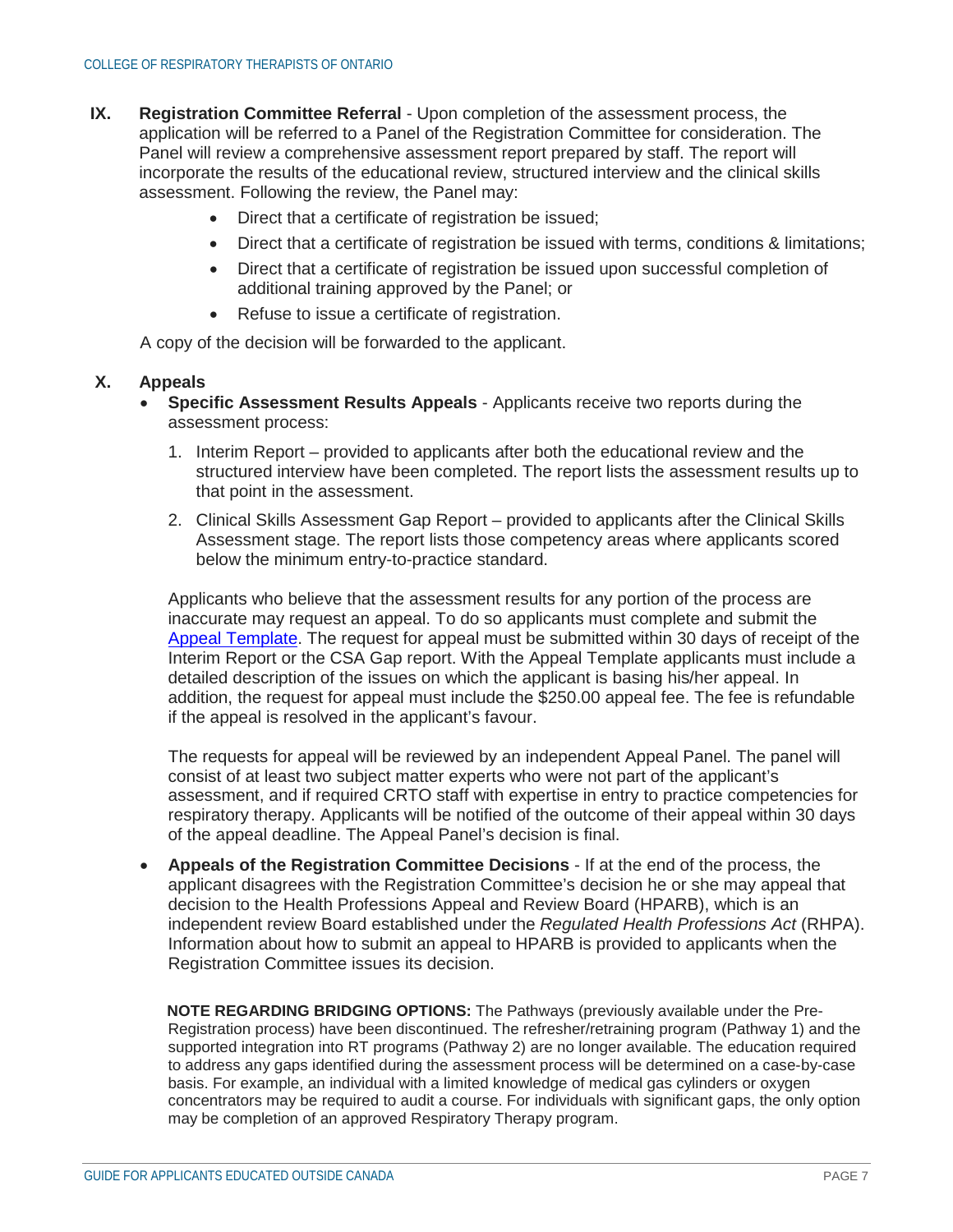# <span id="page-7-0"></span>**E. APPLICATION FOR REGISTRATION**

The following numbered sections correspond to the sections on the application form.

### **1. PERSONAL DATA**

Please provide the personal information as requested. If you have changed your name, please indicate your previous last and/or first name(s). If the name you are applying under is different from the name on the supporting documentation, e.g. your education, citizenship or immigration documents, you must enclose a copy of your Change of Name Certificate, Marriage Certificate or other evidence of legal name change.

## **2. HOME ADDRESS / CONTACT INFORMATION**

Your home address and/or email address will be used for all future correspondence from the CRTO. This information is confidential and will not be shared with any sources outside the CRTO unless you have indicated that this is also your business address.

The CRTO's main method of communication with you will be via **email**, including communications that could significantly impact your registration. You must ensure that the email address provided is your preferred email address for communications from the CRTO and that it is checked regularly and personally by you. Once your application has been submitted, it will be your responsibility to notify the CRTO of any change in your contact information.

## **3. WORK ELIGIBILITY**

To be registered with the CRTO you must be legally eligible to work in Canada. A copy of the documentation in support of your citizenship or immigration status must be submitted with your application. For example:

- Canadian Citizenship (e.g., photocopy of Canadian birth certificate, Canadian passport photo page or Canadian citizenship card)
- Permanent Resident / Landed Immigrant Status (e.g., photocopy of permanent residency card)
- Valid Work Permit (e.g., photocopy of a valid work permit indicating that you are eligible to work in Canada as a Respiratory Therapist).

## **4. LANGUAGE PROFICIENCY**

If your first language is not English or French, and your relevant health care education was not in English or French you will need to submit documentation to demonstrate fluency in English or French. The CRTO will accept one of the test scores listed on this page as proof of language proficiency. You are responsible for the cost of the language proficiency test.

#### **ENGLISH LANGUAGE PROFICIENCY ACCEPTED TEST SCORES:**

| CanTEST / TESTCan: |     |
|--------------------|-----|
| Reading:           | 4.5 |
| Writing:           | 4.0 |
| Listening:         | 5.0 |
| Speaking:          | 4.5 |
| Overall:           | 5.0 |
|                    |     |

International English Language Testing System (IELTS) Academic (AC) or General Training (GT) Reading 7<br>Writing 7 **Writing** Listening 7 Speaking 7<br>Overall 7 **Overall** 

| Michener English Language Assessment |
|--------------------------------------|
|                                      |
| 8                                    |
| 8                                    |
| Q                                    |
| o                                    |
|                                      |

Test of English as Foreign Language (TOEFL) iBT Reading 22 Writing 20<br>
Listening 24 Listening 24<br>
Speaking 24 Speaking

Overall 90

**Overall** 

Canadian Academic English Language Test (CAEL) Reading 70 Writing 70 Listening 80 Speaking 70<br>
Overall 70

#### FRENCH LANGUAGE PROFICIENCY ACCEPTED TEST SCORES:

| TESTCan:   |     |
|------------|-----|
| Reading:   | 4.5 |
| Writing:   | 4.0 |
| Listening: | 5.0 |
| Speaking:  | 4.5 |
| Overall:   | 5.0 |

Test d'évaluation de français (TEF):<br>Overall: Overall:

| Test de français international (TFI) |     |  |
|--------------------------------------|-----|--|
| Reading/Writing:                     | 400 |  |
| Listening/Speaking:                  | 410 |  |
| Overall:                             | 810 |  |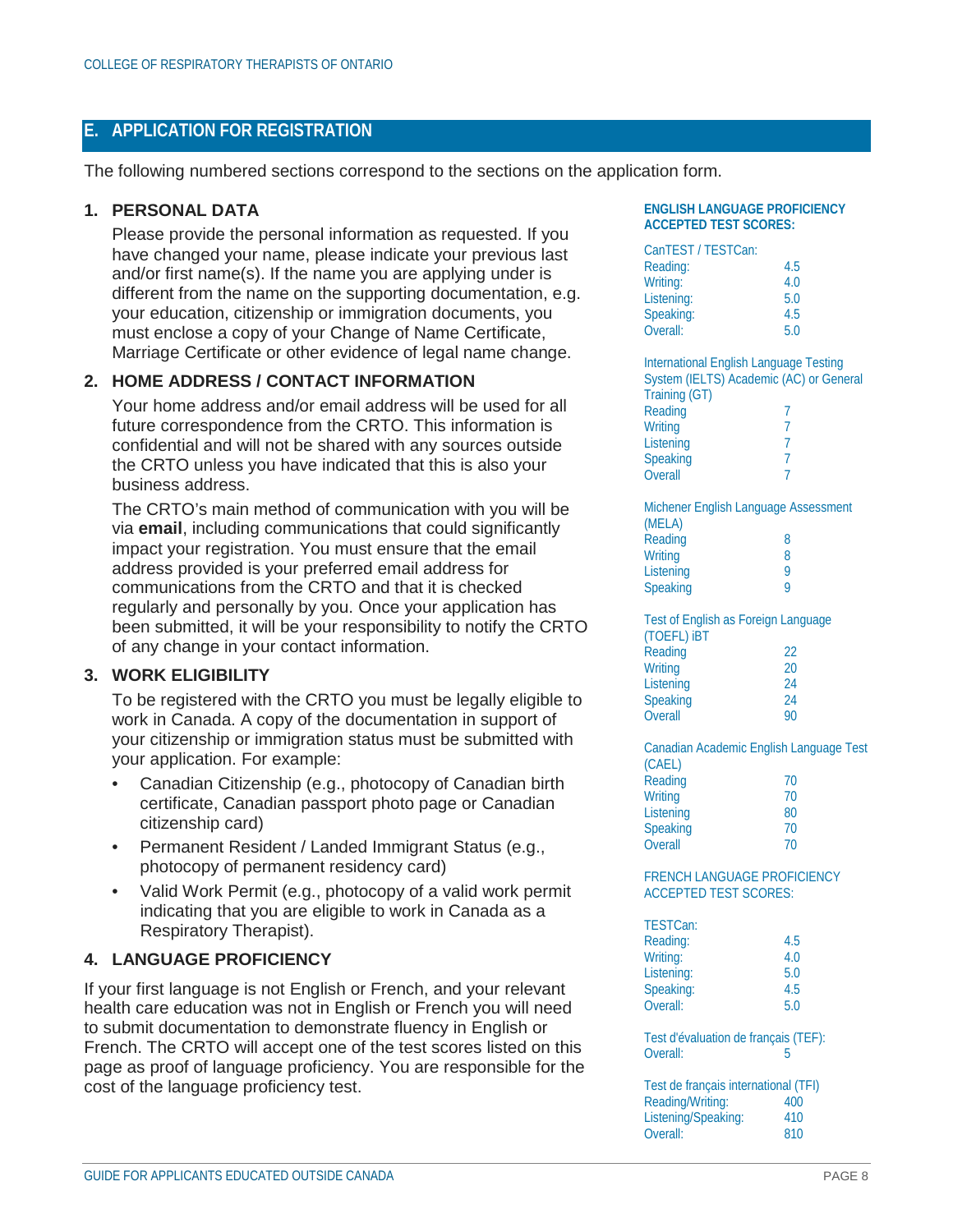## **5. RESPIRATORY THERAPY (or related) EDUCATION**

List your Respiratory Therapy education, indicating the level of education, name and location of the academic institution, and the year of completion.

**Credential Evaluation and Authentication** – As part of the application process you will be required to have your academic qualifications verified by World Education Services (WES Canada). WES will attest to the authenticity of the documents reviewed and prepare **a course-by-course evaluation** report as required by the CRTO. WES will send the evaluation report to you and to the CRTO. To have your academic qualifications evaluated by WES, contact WES at **www.wes.org/ca**. Please note that you are responsible for the cost of the report and will be charged directly by WES for its services.

## **6. OTHER POST-SECONDARY EDUCATION**

List any other post-secondary education, indicating the name of the educational program, field of study, name and location of the academic institution, and the year of completion.

### **7. RESPIRATORY THERAPY EXAMINATIONS**

Indicate any Respiratory Therapy examinations you have completed.

### **8. PROFESSIONAL REGISTRATION**

Indicate if you are or have ever been registered/licensed to practise as a Respiratory Therapist, or in other profession(s), please list the provinces, states and countries. Include your registration number and dates of registration. If you are applying from another Canadian jurisdiction, you may be eligible to register under labour mobility provisions (for more information see CRTO website).

If applicable, complete **Section 1** of the **Registration Verification Form** and mail the form to the regulatory/licensing organization for completion of **Section 2**. The form must be submitted to the CRTO directly by the appropriate regulatory/licensing body.

## **9. EMPLOYMENT PROFILE**

Provide your Respiratory Therapy employment history and attach a copy of your resume or curriculum vitae to your application. List the name and contact information for all your Respiratory Therapy employers, starting with the most recent; include start and finish dates. If needed, continue on a separate sheet of paper. In addition, for every place of RT employment (or related field) over the past five years, please complete **Section 1** of the **Employment Verification Form** and mail the form to your employer(s) for completion of **Section 2.** The form must be submitted to the CRTO directly by the employer.

If you have already secured employment in Ontario, provide the relevant information. You may not practice Respiratory Therapy or hold yourself out as a "Respiratory Therapist" in Ontario until after your application for registration has been approved by the CRTO and you have been issued a certificate of registration. This includes clinical orientation, supervised work (clinical and nonclinical), and volunteer work.

## **10. PROFESSIONAL CONDUCT AND SUITABILITY TO PRACTISE**

Answer all questions related to your professional conduct and your ability to practise respiratory therapy. If your answer is YES to any of the questions, you MUST provide full particulars on a separate sheet of paper and attach to your application form. You must report findings even if they resulted in a discharge or pardon.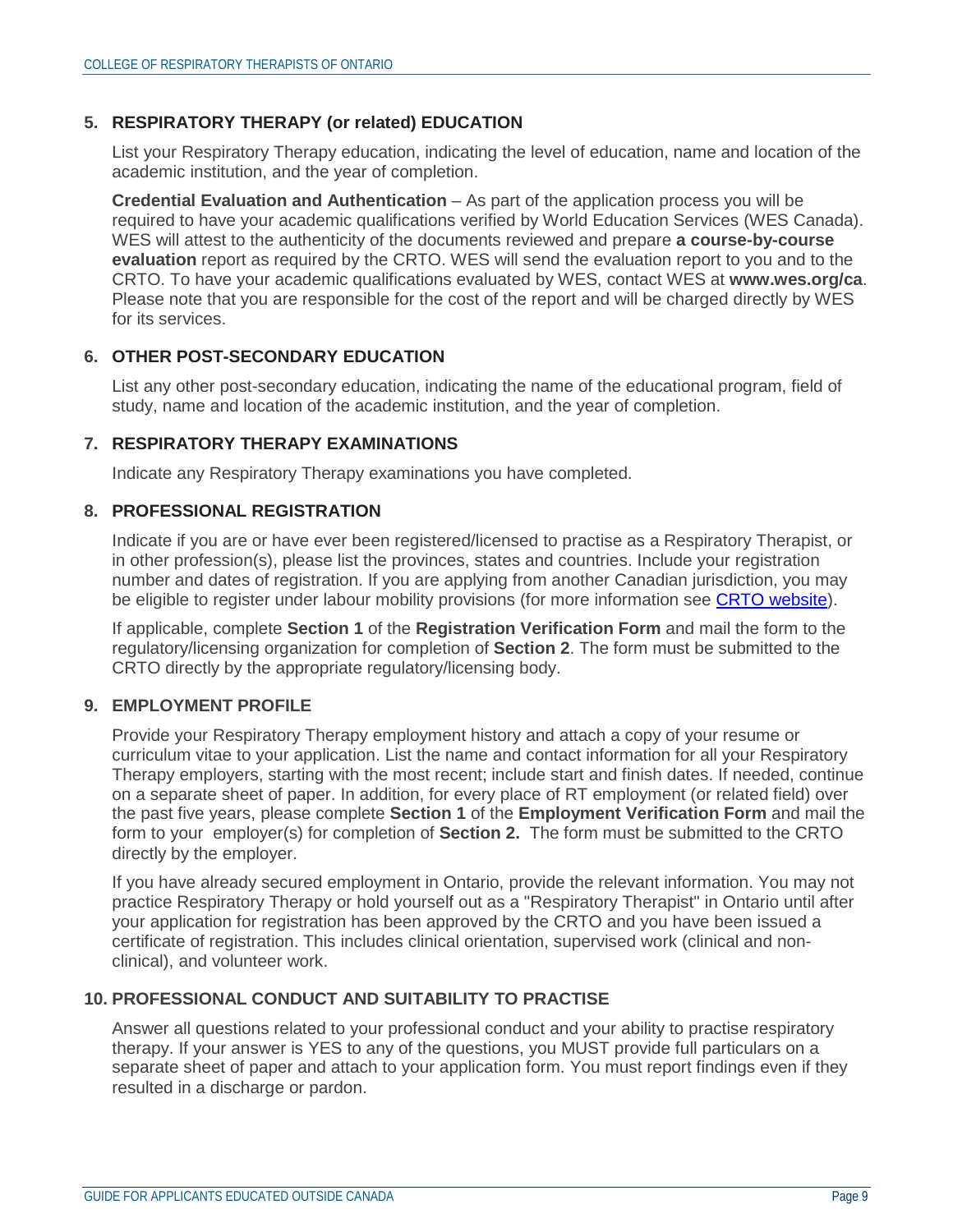### **11. DECLARATION AND AUTHORIZATION**

You must complete the declaration section as part your application for registration. Submitting a false or misleading statement may lead to refusal to issue a certificate of registration or to revocation of a certificate of registration.

#### **12. APPLICATION FEE**

In order for your application to be processed you must pay the \$75.00 application fee. The fee may be paid online with a Visa or MasterCard. We do not accept cash payments. The application fee is non-refundable.

### **13. SUBMITTING YOUR APPLICATION**

When submitting your application, you must include all supporting documentation (please refer to the application checklist below) and all applicable fees. For address and contact information, see section H.

#### **Supporting Documentation:**

If any of the supporting documentation issued is in a language other than English or French we will send the documents to you to be translated. You must have these documents translated word-forword by a certified translator. The translator will be required to send the translations and original documents back to our office. You will be responsible for the cost of the translation.

Documents submitted along with your application will be kept by the CRTO as part of your file.

Upon written request and at no charge the CRTO will provide an applicant for registration with information and/or copies of documentation relevant to his or her file.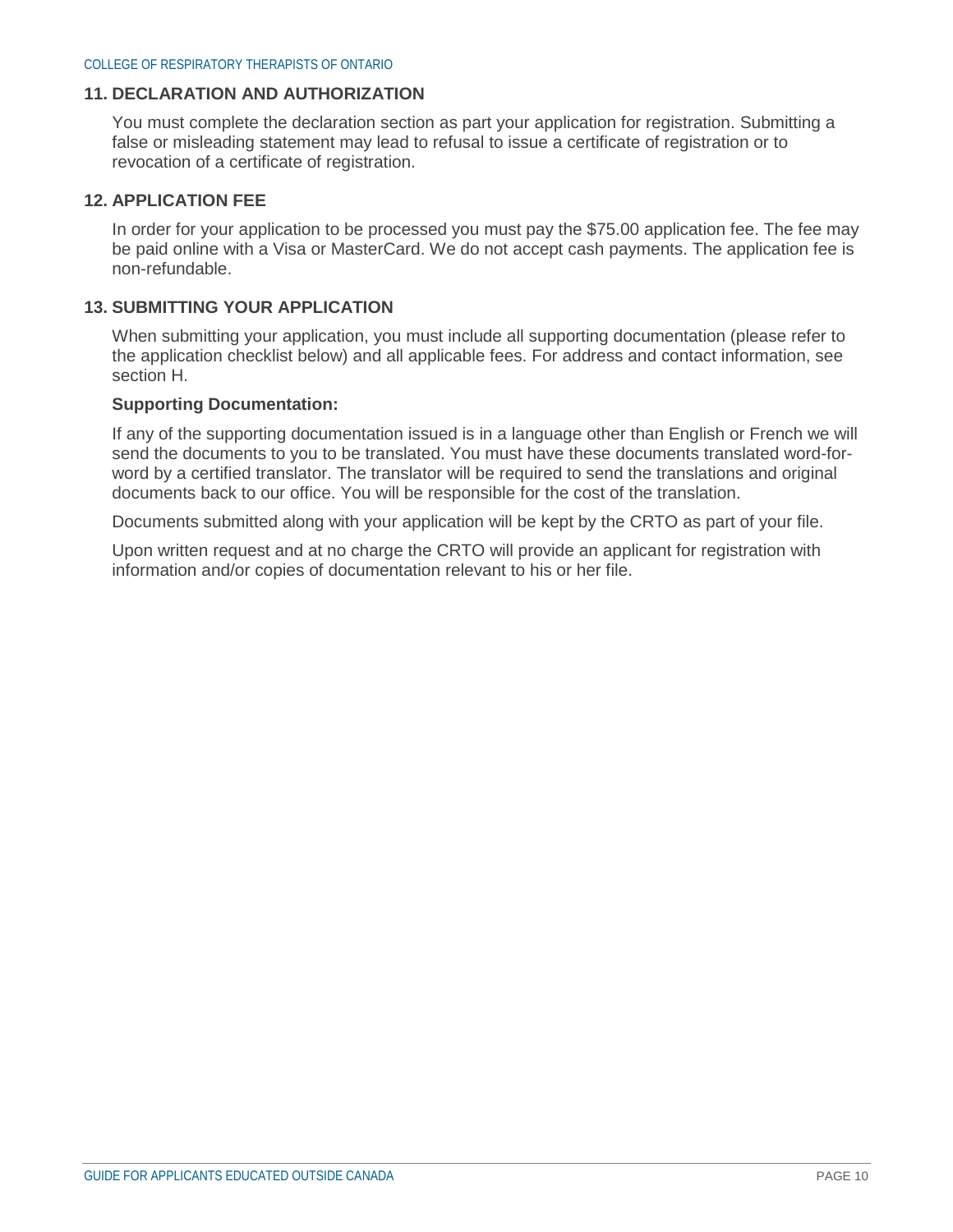# **APPLICATION CHECKLIST**

Please refer to the checklist below for documentation required as part of your CRTO application.

| <b>Online Application for Registration</b>                                                                                                                                                                |
|-----------------------------------------------------------------------------------------------------------------------------------------------------------------------------------------------------------|
| \$75.00 application fee                                                                                                                                                                                   |
| Online Visa or Master Card transaction                                                                                                                                                                    |
| Proof of Canadian citizenship, permanent residency status or a<br>valid work permit                                                                                                                       |
| E.g. photocopy of birth certificate, residency card                                                                                                                                                       |
| <b>Proof of Language Proficiency (if applicable)</b>                                                                                                                                                      |
| If your first language is neither English nor French and your Respiratory<br>Therapy (or related field) training was not in English or French                                                             |
| Evidence of successful completion of your Respiratory Therapy<br>program, e.g., transcript of academic record (if applicable)                                                                             |
| Applies to graduates of approved RT programs. Ensure that your<br>transcript has been sent directly to the CRTO from the academic<br>institution.                                                         |
| World Education Services Credential Evaluation (if applicable)                                                                                                                                            |
| Applies to applicants educated outside of Canada. Ensure that your<br>credential evaluation and authentication report (course-by-course<br>evaluation) has been sent directly to the CRTO from WES        |
| Evidence of successful completion of the approved examination (if<br>applicable)                                                                                                                          |
| E.g., photocopy of your CBRC exam results                                                                                                                                                                 |
| <b>Registration Verification Form</b> (if applicable)                                                                                                                                                     |
| If you have been registered as a Respiratory Therapist in another<br>jurisdiction, or in any other profession. The form should be sent directly<br>to the CRTO from the regulatory/licensing organization |
| Resume or curriculum vitae (if applicable)                                                                                                                                                                |
| If you have been working in Respiratory Therapy or in a related field                                                                                                                                     |
| <b>Employment Verification Form</b> (if applicable)                                                                                                                                                       |
| If you have been working in Respiratory Therapy or in a related field.<br>The form should be sent directly to the CRTO from the place(s) of<br>employment (in the last five years)                        |
|                                                                                                                                                                                                           |

\_\_\_\_\_\_\_\_\_\_\_\_\_\_\_\_\_\_\_\_\_\_\_\_\_\_\_\_\_\_\_\_\_\_\_\_\_\_\_\_\_\_\_\_\_\_\_\_\_\_\_\_\_\_\_\_\_\_\_\_\_\_\_\_\_\_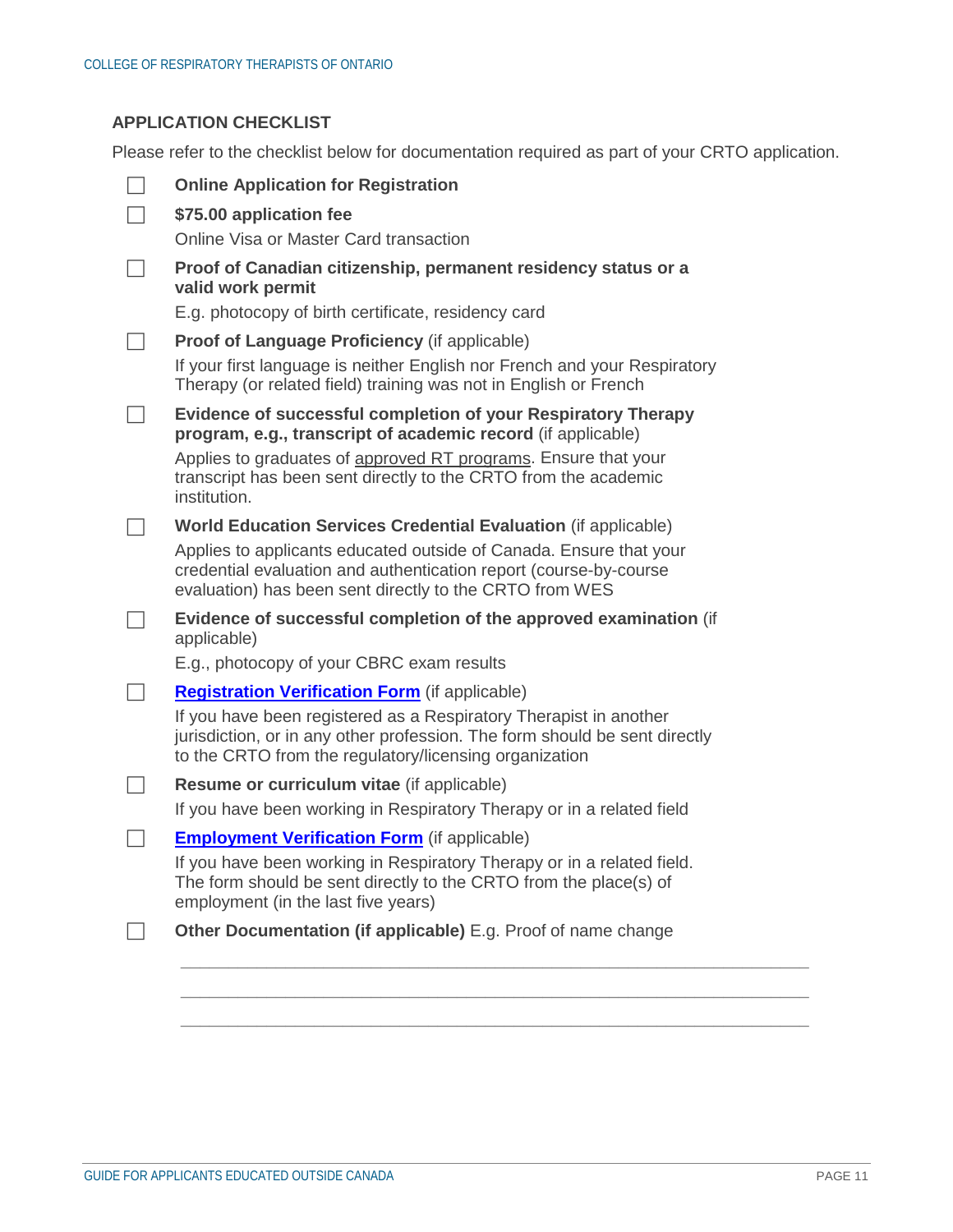# <span id="page-11-0"></span>**F. ASSESSMENT TIMELINES AND FEES**

| <b>ASSESSMENT PROCESS</b>                                                                                                                                                                                                                                                                                                                                                                                               | <b>EXPECTED TIMELINES</b>                                                              | <b>EXPECTED FEES</b>                                                                                                                                           |  |  |
|-------------------------------------------------------------------------------------------------------------------------------------------------------------------------------------------------------------------------------------------------------------------------------------------------------------------------------------------------------------------------------------------------------------------------|----------------------------------------------------------------------------------------|----------------------------------------------------------------------------------------------------------------------------------------------------------------|--|--|
| <b>Application Received by the CRTO</b>                                                                                                                                                                                                                                                                                                                                                                                 |                                                                                        |                                                                                                                                                                |  |  |
| CRTO Staff contacts the applicant to confirm receipt of<br>the application. If applicable, the applicant will be<br>advised of missing/incomplete documentation.                                                                                                                                                                                                                                                        | 1-2 weeks after the<br>application is received                                         | \$75.00 Application Fee<br>(payable to the CRTO)                                                                                                               |  |  |
| CRTO Staff reviews the complete application. The<br>timing of this stage will depend on when all the<br>required documents are submitted by the applicant<br>and/or third party organizations. If the application<br>meets the requirements to proceed with the<br>assessment (see section D), the applicant will be<br>referred to the assessment process and will be<br>required to submit a \$500.00 assessment fee. | 2-4 weeks after the<br>application and all<br>supporting documentation<br>are received | Other Fees (payable to third<br>parties), e.g.,<br>Credential evaluation fee<br>Language assessment fee (if<br>applicable)<br>Translation fee (if applicable). |  |  |
| <b>Referral to the Assessment Process</b>                                                                                                                                                                                                                                                                                                                                                                               |                                                                                        |                                                                                                                                                                |  |  |
| <b>Program Review</b> $-$ the timing of the program review<br>will depend on when the applicant submits the \$500.00<br>assessment fee and supporting documentation.                                                                                                                                                                                                                                                    | 4-8 weeks after the<br>assessment fee is received                                      | \$500.00 Assessment Fee                                                                                                                                        |  |  |
| Structured Interview - will be scheduled within four<br>weeks of the program review. The timing of the<br>interview will depend on the applicant's availability.                                                                                                                                                                                                                                                        | 8-12 weeks<br>(after the assessment fee<br>is received)                                |                                                                                                                                                                |  |  |
| <b>Interim Feedback</b> $-30$ days after the interview,<br>applicants will receive summary comments on their<br>assessment results up to that point.                                                                                                                                                                                                                                                                    | <b>12-16 weeks</b><br>(after the assessment fee<br>is received)                        |                                                                                                                                                                |  |  |
| <b>Clinical Skills Assessment</b>                                                                                                                                                                                                                                                                                                                                                                                       | Offered on an as needed<br>basis; 2 to 3 months after<br>the CSA fee is received.      | \$4250.00<br>(payable to the CRTO)                                                                                                                             |  |  |
| CSA Feedback - within 30 days of the assessment<br>applicants will receive their CSA assessment report.<br>Applicants will have 30 days from the date of their CSA<br>report to appeal their assessment results                                                                                                                                                                                                         | 4 weeks after the CSA                                                                  | \$250.00 Appeal Fee (if<br>applicable)                                                                                                                         |  |  |
| <b>Referral to the Registration Committee</b>                                                                                                                                                                                                                                                                                                                                                                           |                                                                                        |                                                                                                                                                                |  |  |
| Registration Committee Review - Upon completion of<br>the assessment process, the application will be<br>referred to a Panel of the Registration Committee for<br>consideration                                                                                                                                                                                                                                         | 6-10 weeks after the CSA                                                               | N/A                                                                                                                                                            |  |  |
| Registration Decision - A copy of the Panel's Order<br>and Reasons will be provided to the applicant. If the<br>applicant is not satisfied with the decision he / she may<br>appeal the Panel's decision to the Health Professions<br>Appeal and Review Board (HPARB). The applicant will<br>be notified in writing of the right to appeal and will be<br>provided with HPARB's contact information.                    | 4-6 weeks<br>(after the Registration<br>Committee review)                              | N/A                                                                                                                                                            |  |  |

The application for registration file will remain open as long as there is evidence of progress toward meeting registration requirements. If the file is inactive for one year, the CRTO will consider the application as withdrawn and the file will be closed accordingly.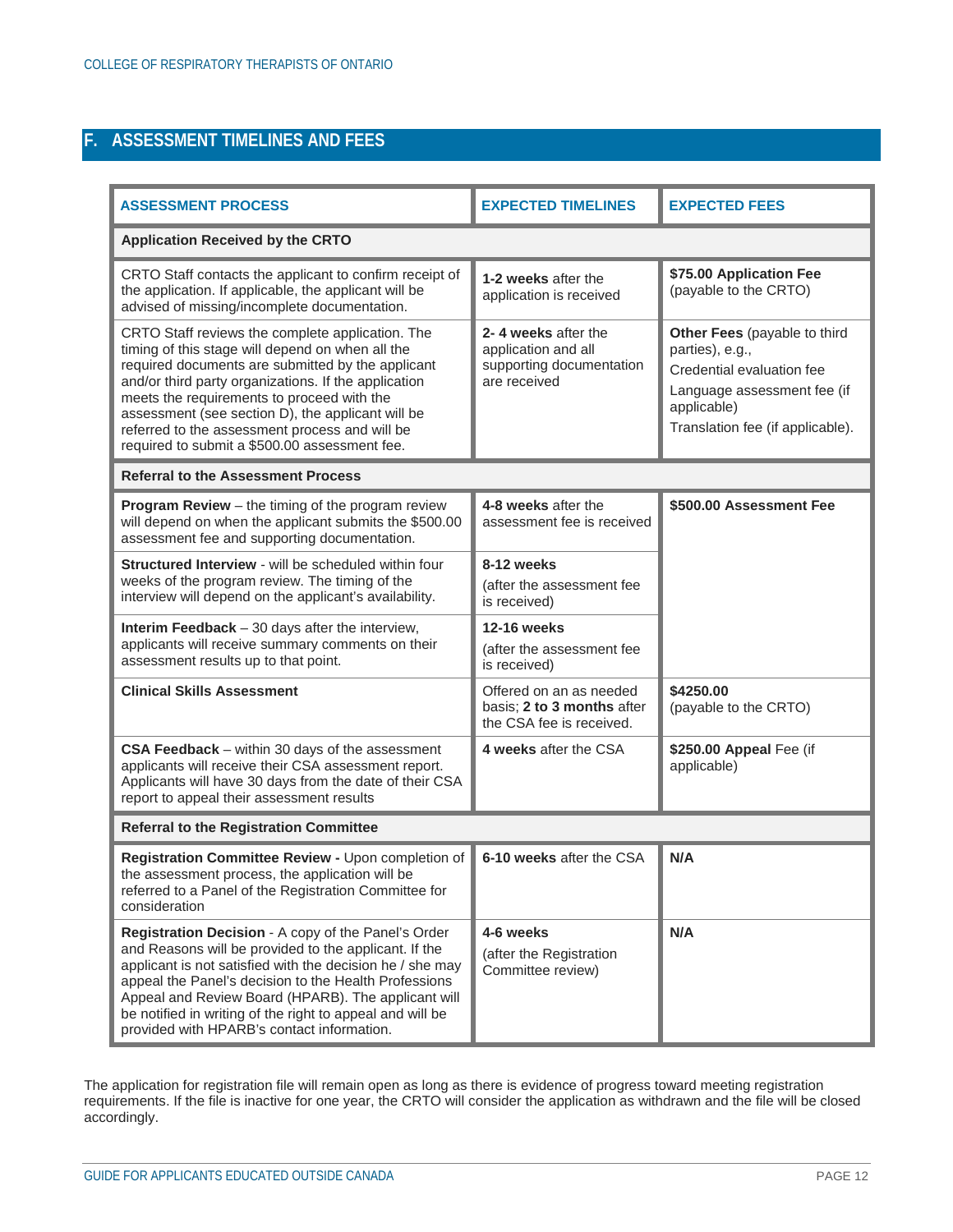## **CRTO Registration and Other Fees**

Applicants approved for registration, are required to submit a registration fee to complete the registration process and to receive a certificate of registration. The CRTO registration year runs from March 1 to the end of February. The initial registration fee is prorated on a quarterly basis, as follows:

| Registration issue date(s)                  | <b>Registration Fee</b><br>effective March 1, 2020 |
|---------------------------------------------|----------------------------------------------------|
| Between March 1 and May 31                  | \$650.00                                           |
| Between June 1 and August 31                | \$487.50                                           |
| Between September 1 and November 30         | \$325.00                                           |
| Between December 1 and the last day in Feb. | \$162.50                                           |

All fees are payable in Canadian funds. Payment can be made by one of the following:

- Cheque payable to the CRTO
- Money Order payable to the CRTO
- Visa / MasterCard

Members of the CRTO are required to renew their registration on an annual basis. The annual registration fee is \$650. Once registered, Members will be required to obtain liability insurance coverage as outlined in the policies of the CRTO.

In addition, Graduate Members will be required to pay the CBRC Exam Fee. For information on the exam fees and schedule see www.cbrc.ca .

# <span id="page-12-0"></span>**G. CONFIDENTIALITY AND PUBLIC ACCESS TO INFORMATION**

The CRTO, as the regulatory body for Respiratory Therapists in Ontario, requires applicants to provide their personal, educational, contact, employment and conduct information. This information is kept confidential. After registration, some of the information may be considered "public" and will be included in the Register on the CRTO website. This includes Members' names, business addresses and telephone numbers, as well as information regarding Members' CRTO registration status or charges/findings of guilt by a court. For more information about the Register go to www.crto.on.ca/register.aspx.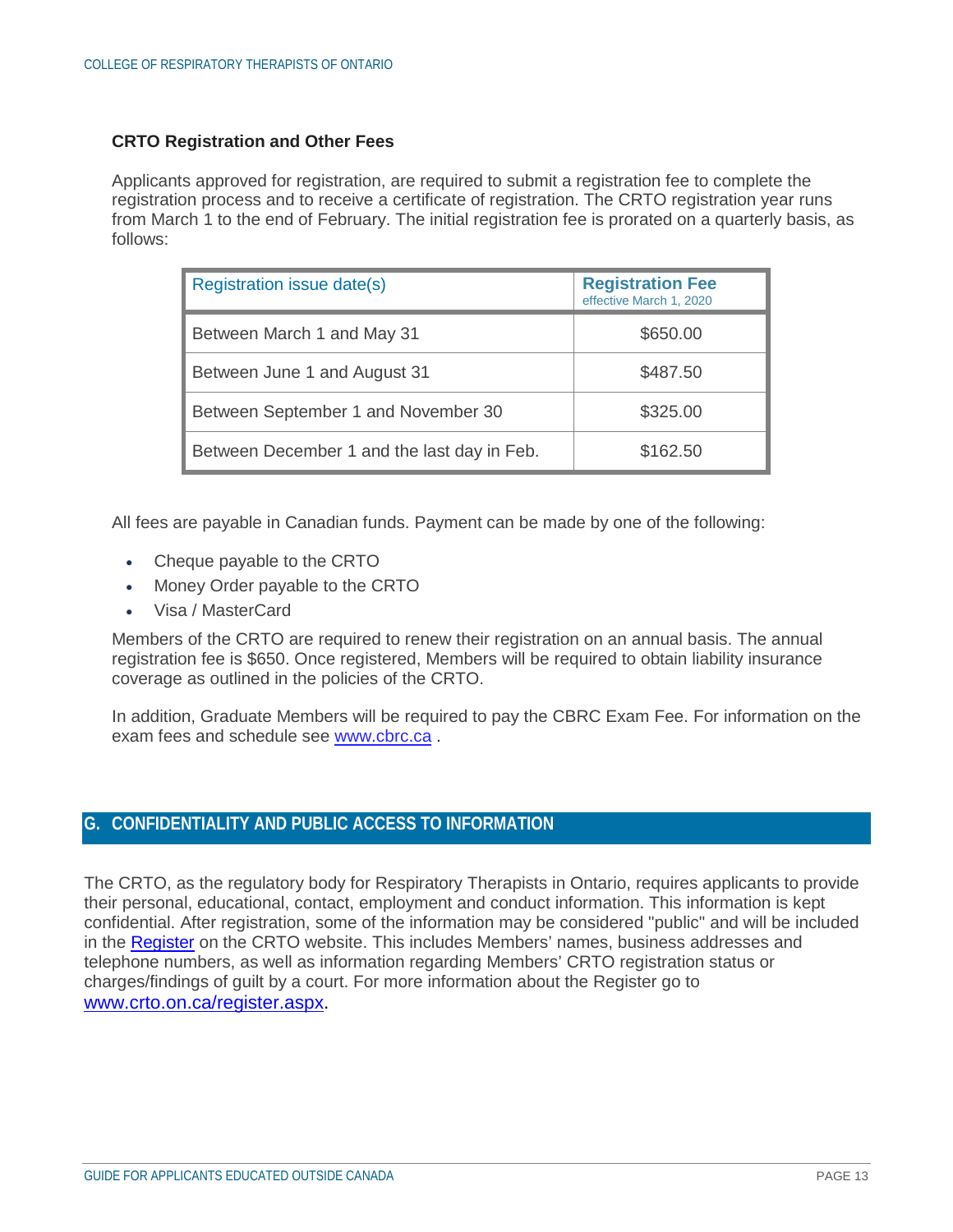## <span id="page-13-0"></span>**H. RESOURCES / CONTACT INFORMATION**

The National Alliance of Respiratory Therapy Regulatory Bodies - **National Competency Framework** (NCF). https://nartrb.ca/download/ncf-part-i-entry-to-practice-2016/

#### **College of Respiratory Therapists of Ontario**

180 Dundas Street West, Suite 2103 Toronto, Ontario M5G 1Z8 **Telephone**: (416) 591-7800 x 25 **Toll-Free**: (in Ontario): 1-800-261-0528 x 25 **Fax**: (416) 591-7890 **Email**: questions@crto.on.ca **Web Site**: www.crto.on.ca

#### **Canadian Board for Respiratory Care**

1096 Queen Street, Suite 103 Halifax, Nova Scotia B3H 2R9 **Telephone**: (902) 492-4387 **Email**: cbrc@cbrc.ca **Web Site**: www.cbrc.ca

#### **Professional Associations:**

**Canadian Society of Respiratory Therapists** 102-1785 Alta Vista Drive Ottawa, Ontario K1G 3Y6 **Telephone**: (613) 731-3164 **Toll-Free**: 1-800-267-3422 **Email**: csrt@csrt.com **Web Site**: www.csrt.com

#### **Respiratory Therapy Society of Ontario** 6519-B Mississauga Road Mississauga, Ontario L5N 1A6 **Telephone**:905-567-0020 **Toll-Free**: 1-800-267-2687 **Email**: office@rtso.org **Web Site**: www.rtso.ca

#### **Other Organizations**

#### **HealthForceOntario Access Centre** 163 Queen Street East Toronto, Ontario, Canada M5A 1S1 **Telephone:** 416-862-2200 **Toll-Free**1-800-596-4046

**Email**: AccessCentre@healthforceontario.ca **Web Site** www.healthforceontario.ca

**Office of the Fairness Commissioner** 595 Bay Street, Suite 1201 Toronto, Ontario M7A 2B4 **Phone** 416-325-9380 **Toll-free** 1-877-727-5365 **Email** ofc@ontario.ca **Web site :** www.fairnesscommissioner.ca

**World Education Services Canada (WES) Web Site:** www.wes.org/ca

**English Language - Accepted Tests Website Links:**

**CanTEST / TESTCan** www.cantest.uottawa.ca/index.php

**International English Language Testing System (IELTS)**  Academic (AC) or General Training (GT) www.ielts.org/default.aspx

**Michener English Language Assessment (MELA)** www.themela.com

**Test of English as Foreign Language (TOEFL) iBT**  www.ets.org/toefl

**Canadian Academic English Language Test (CAEL)** www.cael.ca

**French Language - Accepted Tests Website Links:**

**TESTCan** www.testcan.uottawa.ca

**Test d'évaluation de français (TEF)**  www.francais.ccip.fr/tef

**Test de français international (TFI)**  www.etscanada.ca/tfi/index.php

**Windmill Microlending** https://windmillmicrolending.org/about/